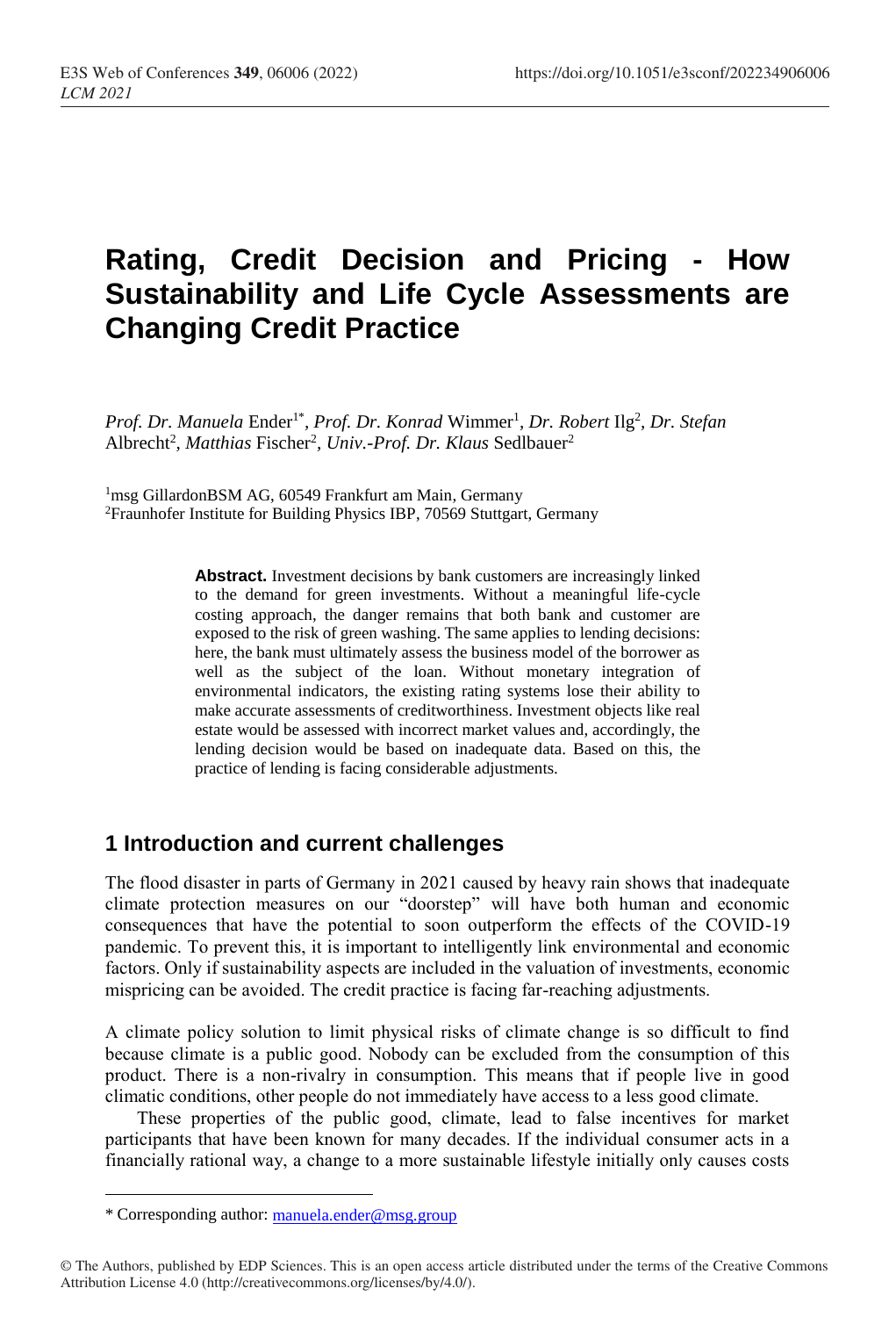that are not offset by any direct financial benefit. From an economic point of view, the market players have little incentive to act environmentally. A market failure arises because external effects are not internalized accordingly. The negative effects of economic production and consumption decisions at the expense of third parties have largely remained without financial compensation, although the production and consumption of these products damage the climate through  $CO<sub>2</sub>$  and methane emissions. In short: the consequences of climate change are not included in a plane ticket or in the price of meat. In addition to this temporal dimension, the spatial distribution of the effects of one's own actions makes the situation even more difficult. In short: the consequences of one's own actions are shifted in time and space so that they are simply classified as irrelevant.

There are several ways to change this initial situation: First, a change in awareness in society can lead to non-environmental behaviour being disliked. This changes the purely financial rationality in favour of a holistic concept of rationality. As far as can be seen, this process is mainly taking place among the younger generation. To what extent this process will lead to a change in consumption and investment behaviour and how long this process will take to develop environmental effects are difficult to assess.

Second, mandatory government regulations in the form of dos and don'ts can change behaviour. Transferred to the credit decision of banks, for example, more green<sup>†</sup> investments should be made. However, such conditions are in some cases hardly politically enforceable and could be understood as patronizing the population.

Third, environmental (non-environmental) behaviour can be rewarded (punished), e.g., through cheaper (higher) prices. Transferred to the credit decision of banks, for example, non-green investments could only be financed at higher interest rates. This way has the advantage that it can work very quickly. Since January 2021, the new  $CO<sub>2</sub>$  tax in Germany has been a state instrument for internalizing external negative effects that arise from  $CO<sub>2</sub>$ emissions. This makes gasoline or heating oil more expensive, which should lead to a market equilibrium with lower consumption. The revenue could offset those who suffered from the negative externalities. According to critical studies, however, the current price of 25 euros per ton in 2021 is too low to have a steering effect [1].

A fourth way is through innovations and technical progress, e.g. [\[10\]](#page-5-0). However, these must be financed, which also has a direct impact on the credit institution's credit decision. The financial flows are directed in the right direction. That shows the decisive influence of the financial industry on the solution of the climate problem. Even more: By consciously assuming this new role as a consistent financier of sustainable investments, new market opportunities arise for credit institutions by adapting their business models. In this way, new customer groups can be developed, newly designed products lead to higher margins, and new employees can also be found or retained. Institutes that follow this path generate competitive advantages.

### **2 Banking industry plays a key role**

 $\overline{a}$ 

Apparently, the banking industry plays a key role in the transformation process, because the credit decision is ideal for choosing between green and non-green investments. The German and European banking supervisory authorities have been emphasizing this since 2019. The BaFin leaflet on dealing with sustainability risks at the end of 2019 for nationally supervised institutions was followed in November 2020 by the final version of the ECB's "Guide on climate-related and environmental risks" [2].

<sup>†</sup> Green is to be understood as environmentally friendly, assessed using scientifically sound and industry-recognised methods such as life cycle assessment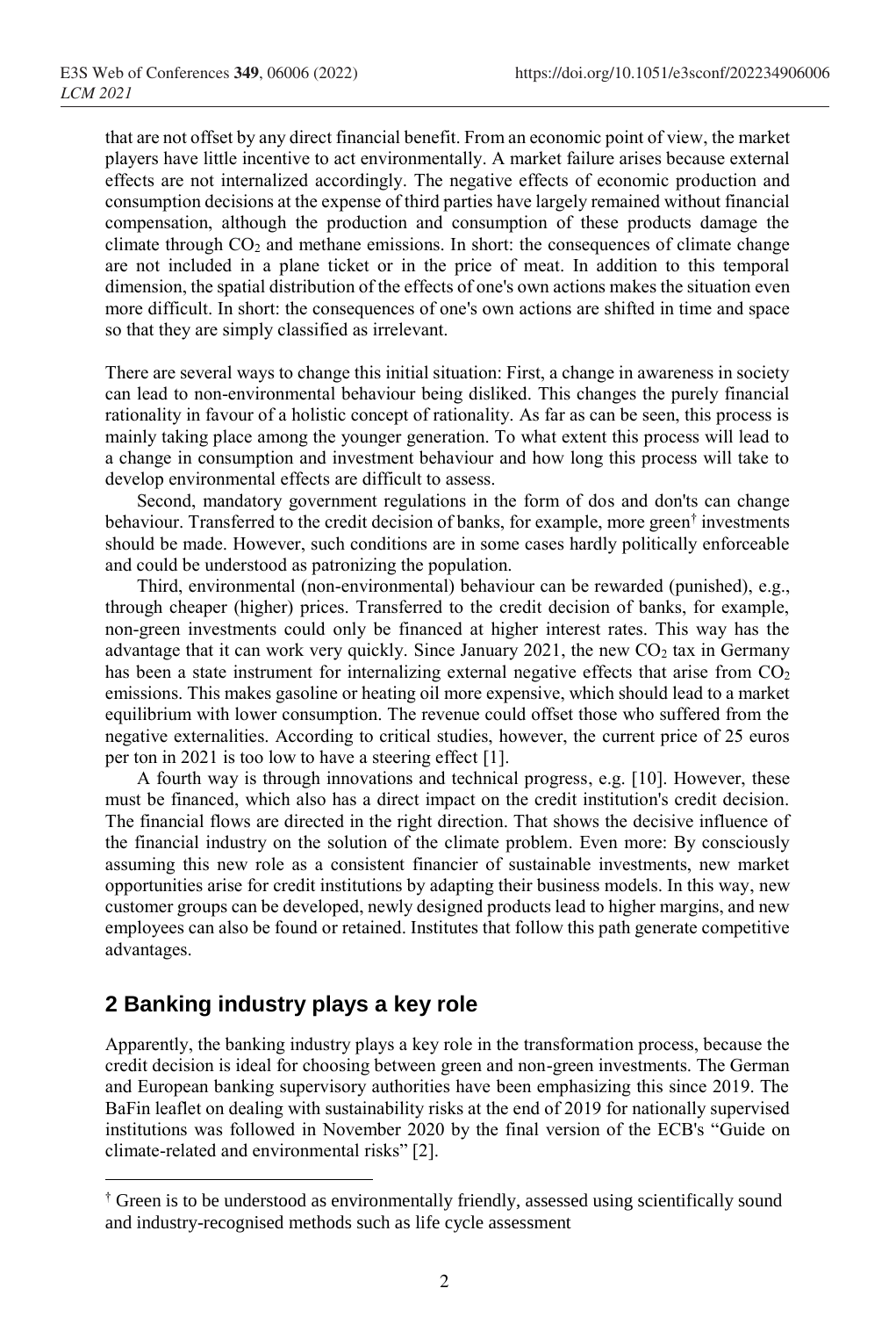In these guidelines, the ECB formulates several expectations. Institutions should, for example, incorporate climate and environmental risks into their business strategy and analyse the short-, medium-, and long-term effects on their business model. The risk appetite and risk management framework should also explicitly include climate and environmental risks. The responsibilities for control should be regulated accordingly. The guideline also explicitly mentions the lending process, in which climate and environmental risks are to be included and monitored at all relevant levels. This results in a need for adjustment for the entire credit process. At the banks, instruments for measuring climate and environmental risks must be developed and new data sources must be integrated.

When declaring a credit decision as green, the decisive factor is which objective criteria should apply. The EU taxonomy, which was legally passed on June 22, 2020, is the first milestone. At the end of April 2021, technical evaluation criteria were published for the first two environmental goals of the EU taxonomy "Climate protection" and "Adaptation to climate change" to be able to decide whether an economic activity makes a significant contribution to the environmental goals and whether other goals are negatively affected. The technical assessment criteria contain a total of seven sub-categories for real estate with specifications for new construction and renovation of buildings. For example, new buildings only conform to the taxonomy regarding the goal "Climate protection" if the primary energy demand is at least 10% below the national values of the nearly zero-energy building standard. Alternatively, a renovation measure also conforms to the taxonomy if it leads to a reduction in primary energy demand of at least 30%. [3]

In parallel to the EU taxonomy, a new proposal for a directive on corporate sustainability reporting (CSRD) has been published. This provides an expansion of the reporting obligation to significantly more companies and also includes medium-sized companies. In addition, the sustainability report should be integrated into the annual report and an external audit should be mandatory. From a banking perspective, an expansion of sustainability reporting away from a few qualitatively filled pages towards reliable figures is to be welcomed, as sustainability reports are thus becoming a central data source in the lending process.

### **3 Economic valuation of an investment object under sustainability aspects**

Politicians are pushing the topic of sustainable finance at all levels. Regardless of (or perhaps because of) the COVID-19 pandemic, the original timetable will be adhered to. The EU taxonomy creates legal certainty here. However, it remains to analyse the economic valuation of an investment object under sustainability aspects. Conventional investment calculation methods prove to be insufficient to comprehensively assess all aspects of sustainability. This applies both to the banks' lending decisions and to the evaluation of collateral, e.g., real estate. However, it extends to all investment objects, such as production facilities. Adjustments in relation to the rating, which indicates the borrower's probability of default and thus contributes directly to the pricing of sustainability risks in the sense of the above, are essential.

In addition to industry-specific factors, the sustainability of the borrower or the property to be financed should therefore be considered when making a loan decision through additional quantitative and qualitative individual factors in the rating process. The rating system may need to be expanded regarding the quantitative and qualitative criteria, for example to include a life cycle assessment, as it is already available for real estate valuation.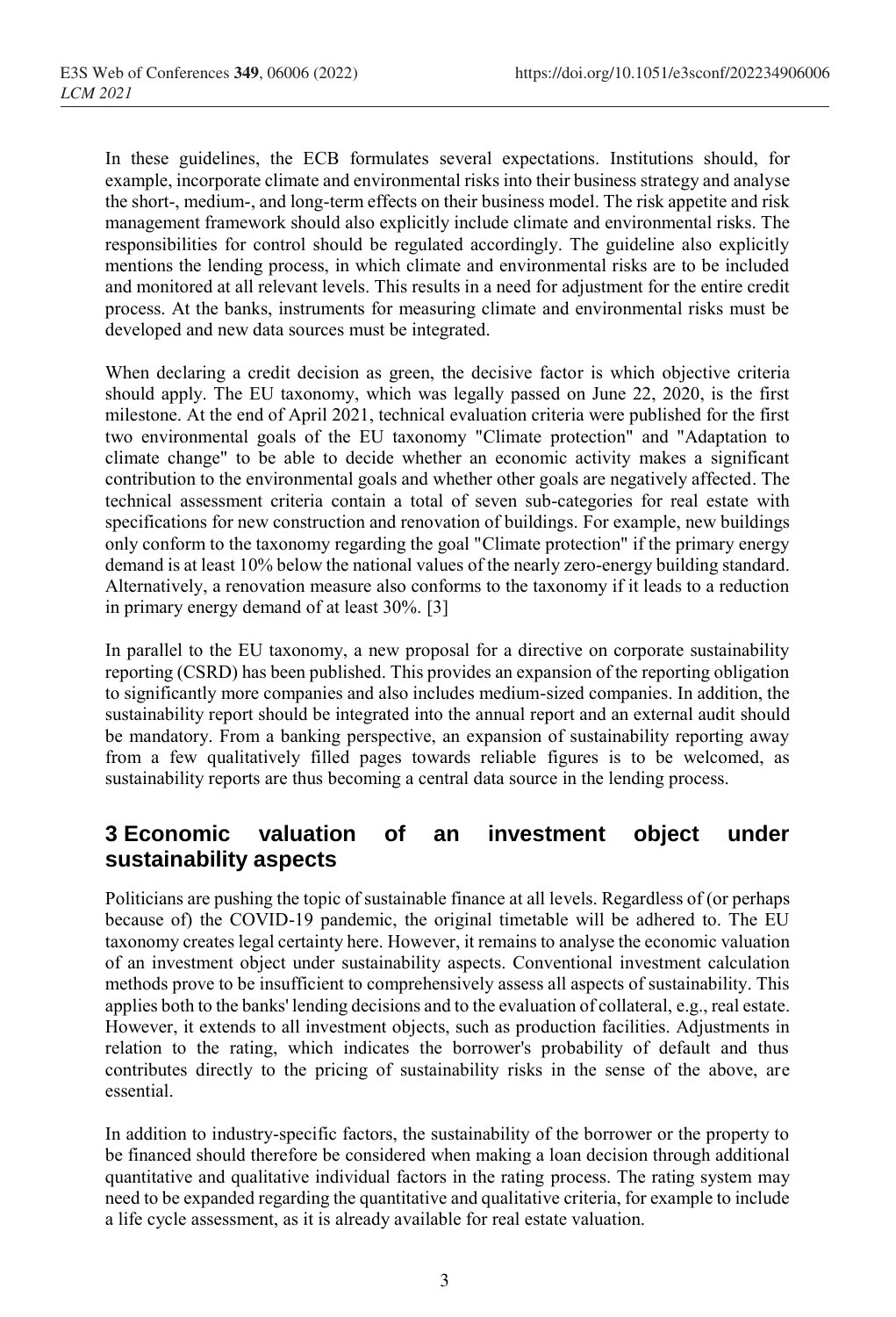Together with the Fraunhofer Institute for Building Physics IBP, msg GillardonBSM converts environmental key figures into monetary values: the creditworthiness assessment in the form of ratings and the evaluation of investment objects are thereby significantly improved. The environmental impact of a building is usually quantified using the life cycle assessment method. In general, the life cycle assessment is understood as an environmental part of the sustainability assessment. This evaluates the environmental impact of the manufactured products used on the environment over their entire life cycle, from the extraction of natural resources using the products to the end of their life. The life cycle assessment (LCA) according to DIN EN ISO 14040 10 [4] and DIN EN ISO 14044 11 [5] is a suitable instrument for analysing and evaluating the environmental impact of product systems and can be expanded to include other methodological approaches.

In addition to the contribution to climate change, LCA also addresses other relevant environmental problems such as the formation of summer smog (ground-level ozone, photochemical oxidizing agent formation potential) or the overfertilization of bodies of water. The LCA method is used to systematically record the environmental effects of product systems (actual state) and to use the findings for the targeted development and improvement of products (target state).

In addition, product alternatives can be compared with one another from an environmental point of view to select the environmentally most advantageous alternative for a defined application. The basis is the recording and evaluation of the inputs, outputs, and the potential environmental impacts of a product system during its entire life cycle. For manufacturing companies, LCA plays an increasingly important role as the basis for political decisionmaking processes or for marketing and provides important quantitative and transparent information. In addition, in some countries and industries, binding specifications for environmental indicators are relevant for procurement procedures. This affects the purchase of construction products in public tenders for construction and infrastructure. In addition to the application of established and standardized methods, new methodological approaches for mapping and evaluating sustainability are actively being developed.

In the construction industry, there are specific guidelines and detailed instructions for creating LCAs at product level. Environmental product declarations are standardized in accordance with DIN EN ISO 14025 12 [6]. LCA is an essential part of this, and quality assurance is carried out by independent third parties. These environmental product declarations form the data basis for the environmental building assessment and cover the life cycle phases according to DIN EN 15804 13 [7]. A step further can be the sustainability certification of a building, like the DGNB system [8]. The following topics are recorded: environmental quality, economic quality, socio-cultural and functional quality, technical quality, process quality and location quality. This includes the three pillars of sustainability as well as other building-specific aspects.

#### **4 Risk measurement with cash flow-at-risk**

In addition to the environmental assessment, LCA of a building supports the function of a planning instrument for risk control. A software solution for the environmental evaluation of buildings is already available, the consistent linkage with key figures on economic implications as well as the transfer to a future-oriented evaluation of the investment object is currently carried out by the authors. The cash flow determination of the investment object, here the property, is also based on the phases of the building's life-cycle. The cash flow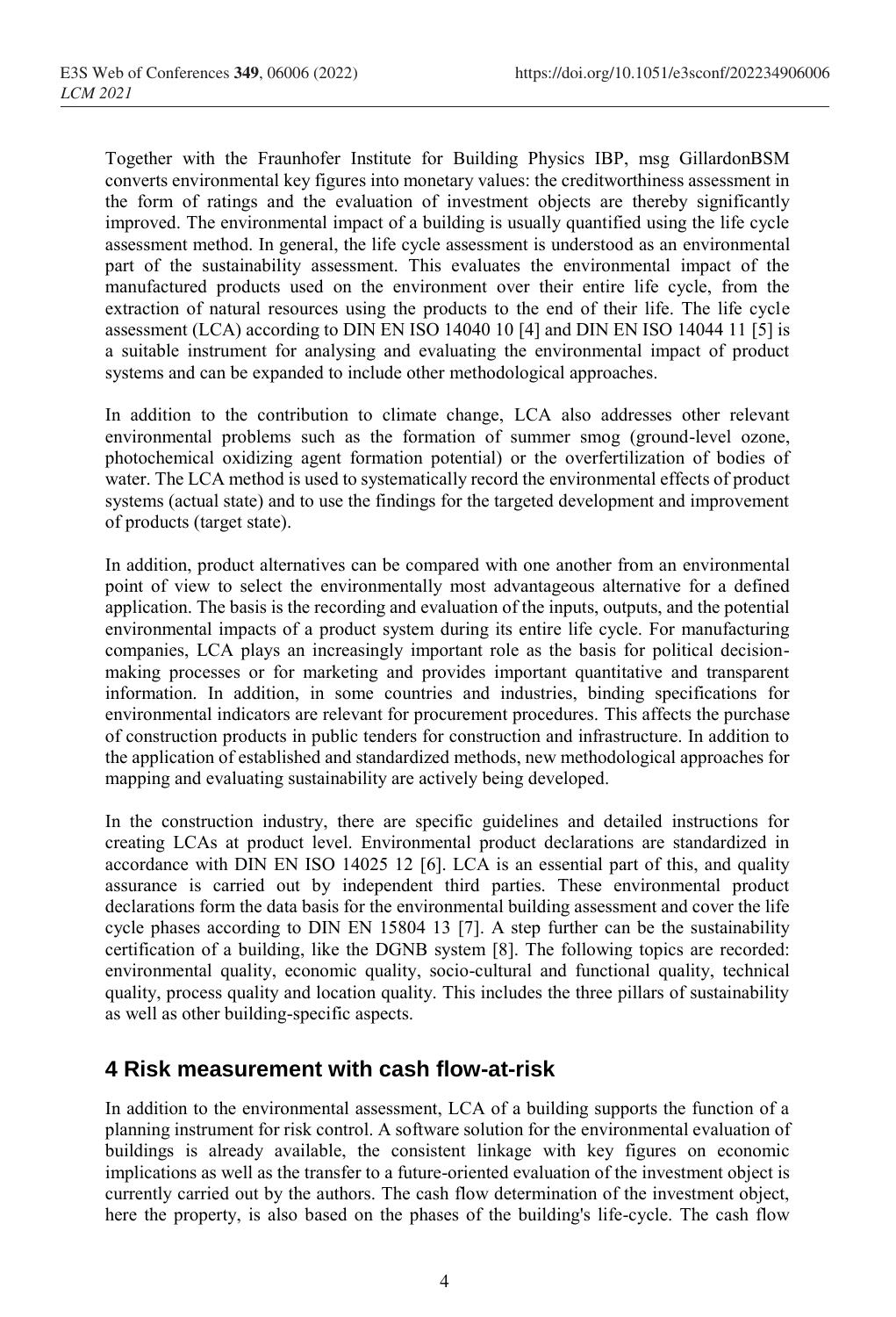calculation is based on a planning calculation and a risk assessment using the cash flow-atrisk model [9].

Individual risk drivers are determined that can lead to the cash flow deviating from the expected value. The simulation of these individual risk factors provides a discrete distribution of all possible cash flow values within the planning horizon. If the quantiles are determined on this distribution according to the value-at-risk approach, the risk can be quantified with the cash flow-at-risk. Examples of risk drivers that influence the cash flow in real estate valuations are easy to find like construction costs, rental income and the development of the price of the property. These are subject to fluctuations depending on the environmental design of the property. This results in a statement like: With a probability of (e.g.) 99 percent, the cash flow in the planning period will not be less than  $\epsilon$  xy million.

## **5 Conclusion**

Our market economy system must internalize sustainability effects as quickly as possible, i.e., that the prices of the goods produced cover the entire value chain including the disposal and recycling costs that may only arise in the future ("life cycle costing"). This is also a key message for the banking industry. Security investment decisions by bank customers are increasingly linked to the demand for green and impact investments. Impact investing refers to investments that, in addition to financial returns, also aim for a measurable social and ecological impact. Without LCA, the risk remains that both the bank and the customer are exposed to green washing and that the impact to solving social and environmental problems may be much smaller than originally claimed. The same applies to credit decisions: Here, the bank ultimately must assess the business model of the borrower and the subject of the loan. Without the monetary integration of environmental indicators, the existing rating systems lose their ability to carry out appropriate credit checks. Investment objects and collateral are given incorrect market values as shown. Wrong decisions are made when lending is granted (lending yes / no) and risk premium is awarded because sustainability risks are not or only insufficiently considered. As shown in detail, the economy depends on scientific expertise. LCA plays a key role as it provides the environmental part of the sustainability assessment comprehensively.

### **References**

- 1. Bach, Isaak, Kampfmann, Kemfert, Wägner (2020): Nachbesserungen beim Klimapaket richtig, aber immer noch unzureichend: CO2-Preise stärker erhöhen und Klimaprämie einführen, DIW aktuell, No. 27, Deutsches Institut für Wirtschaftsforschung (DIW), Berlin; Eichenberger, Stadelmann (2020): Die politische Ökonomik der Klimapolitik: So wird ein Land mit Kostenwahrheit zum Vorbild beim Klimaschutz. GAIA-Environmental Perspectives for Science and Society, 29(3), 148- 153.
- 2. EZB (2020): Leitfaden zu Klima- und Umweltrisiken. https://www.bankingsupervision.europa.eu/ecb/pub/pdf/ssm.202011finalguideonclimat e-relatedandenvironmentalrisks~58213f6564.de.pdf
- 3. EU-Kommission (2021): Nachhaltiges Finanzwesen und EU-Taxonomie: Kommission unternimmt weitere Schritte, um Geld in nachhaltige Tätigkeiten zu lenken. https://ec.europa.eu/commission/presscorner/detail/de/ip\_21\_1804